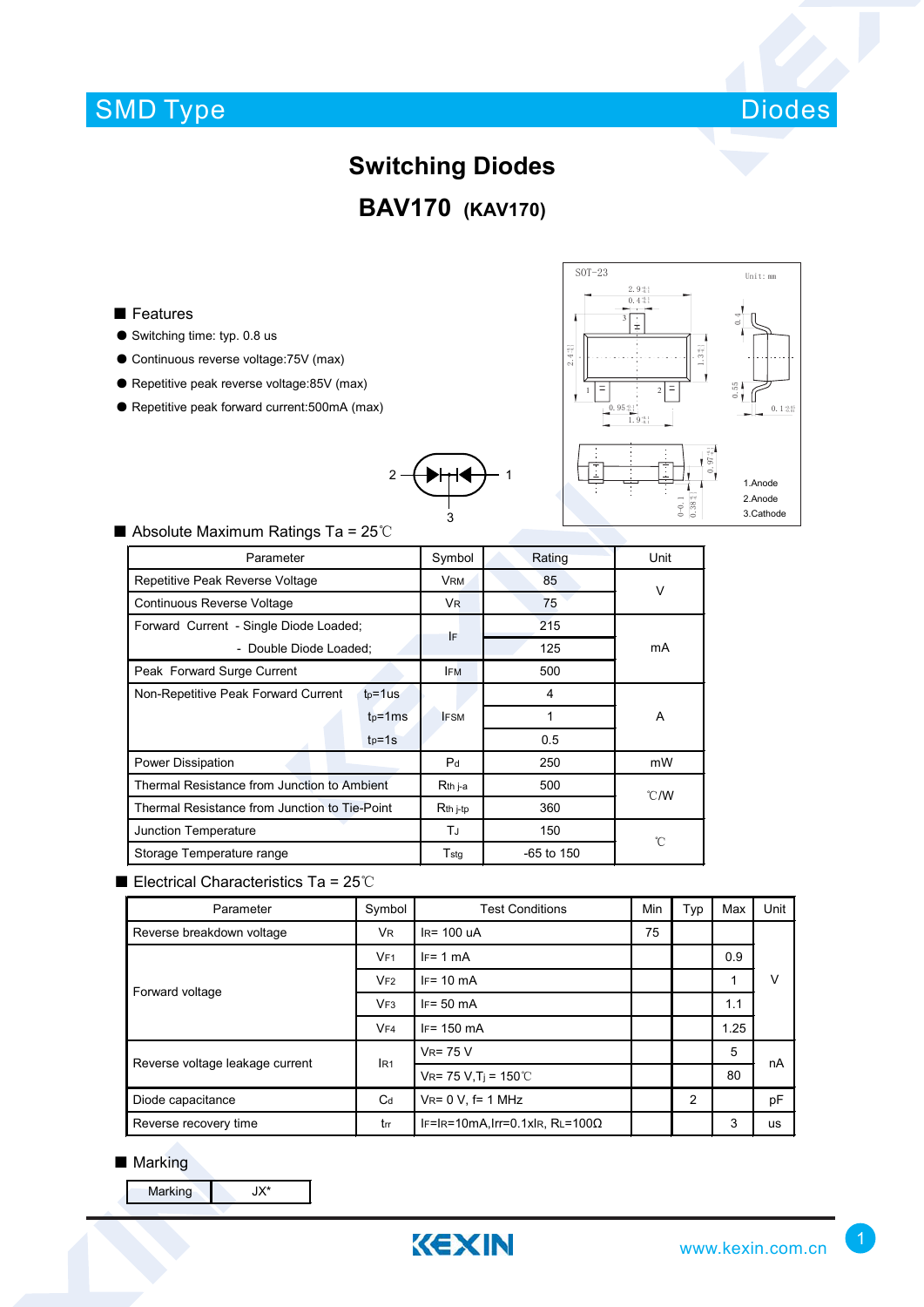

### **Switching Diodes**



#### ■ Typical Characterisitics  $\sim$   $\sim$   $\sim$   $\sim$ 0 100 I F (mA) 200 300  $\overline{0}$ 100 200  $T_{amb} (°C)$  $(1)$ (2)

Device mounted on a FR4 printed-circuit board.

(1) Single diode loaded.

(2) Double diode loaded.

Fig.2 Maximum permissible continuous forward current as a function of ambient temperature.



(3)  $T_i = 25 \degree C$ ; maximum values.

Fig.3 Forward current as a function of forward voltage; per diode.



Based on square wave currents;  $T_i = 25$  °C prior to surge.

Fig.4 Maximum permissible non-repetitive peak forward current as a function of pulse duration per diode.

KEXIN



2